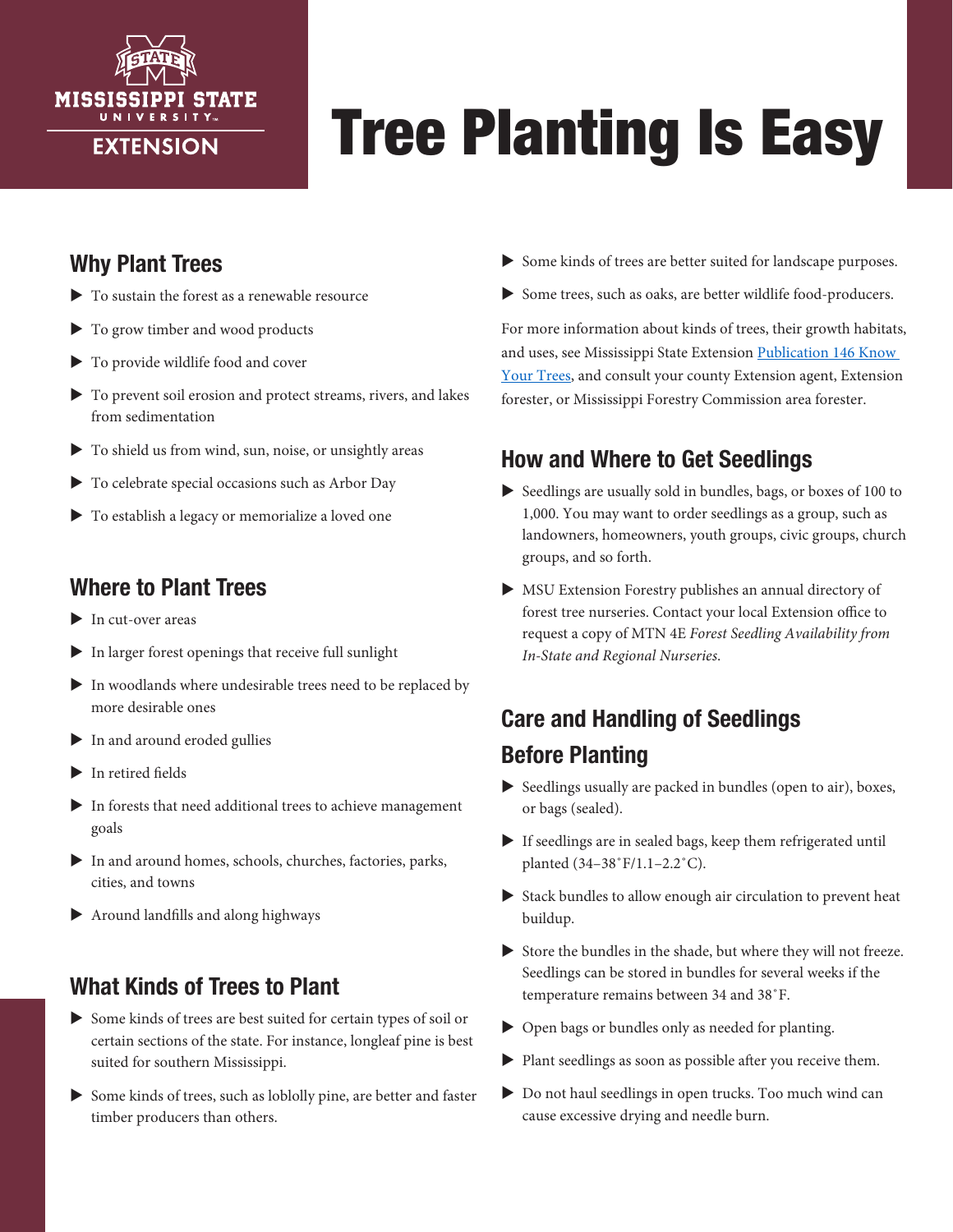# Watering Seedlings

- $\blacktriangleright$  Water seedlings stored in bundles every 2 or 3 days. You can use a garden hose. Water one end of the bundle until water runs out the other end. Turn the bundle over to be sure all parts are watered. Prop one end of the bundle up to let excess water drain out.
- $\blacktriangleright$  If your seedlings are shipped in a sealed bag, no watering is necessary until after the bag is opened. Plant all seedlings in the bag as soon as possible, preferably by the end of the day it is opened.



## Handling in the Field

- $\blacktriangleright$  When transferring seedlings from the bag or bundle to a planting bag, dip the roots in water or a root slurry before putting them in the planting bag or bucket.
- $\triangleright$  Use a planting bag or bucket to carry seedlings in the field, and cover the roots with mud, wet moss, root slurry, or water.



Correct: Put in mud or moss to cover roots.



Incorrect: In hand, the roots dry out.



If seedlings must be stored on-site without refrigeration for a long period of time, they can be heeled into the ground.





1. Dig a V-shaped trench in a shady place.



2. Break bundles and spread out evenly.



3. Fill in with loose soil, and water well.

4. Complete filling in trench, and firm soil with feet.

Heeled-in seedlings can be removed from the trench when you are ready to plant. Remove only as needed, and immediately place them in a planting bag or bucket. Keep seedling roots covered with mud, wet moss, or root slurry until you plant them.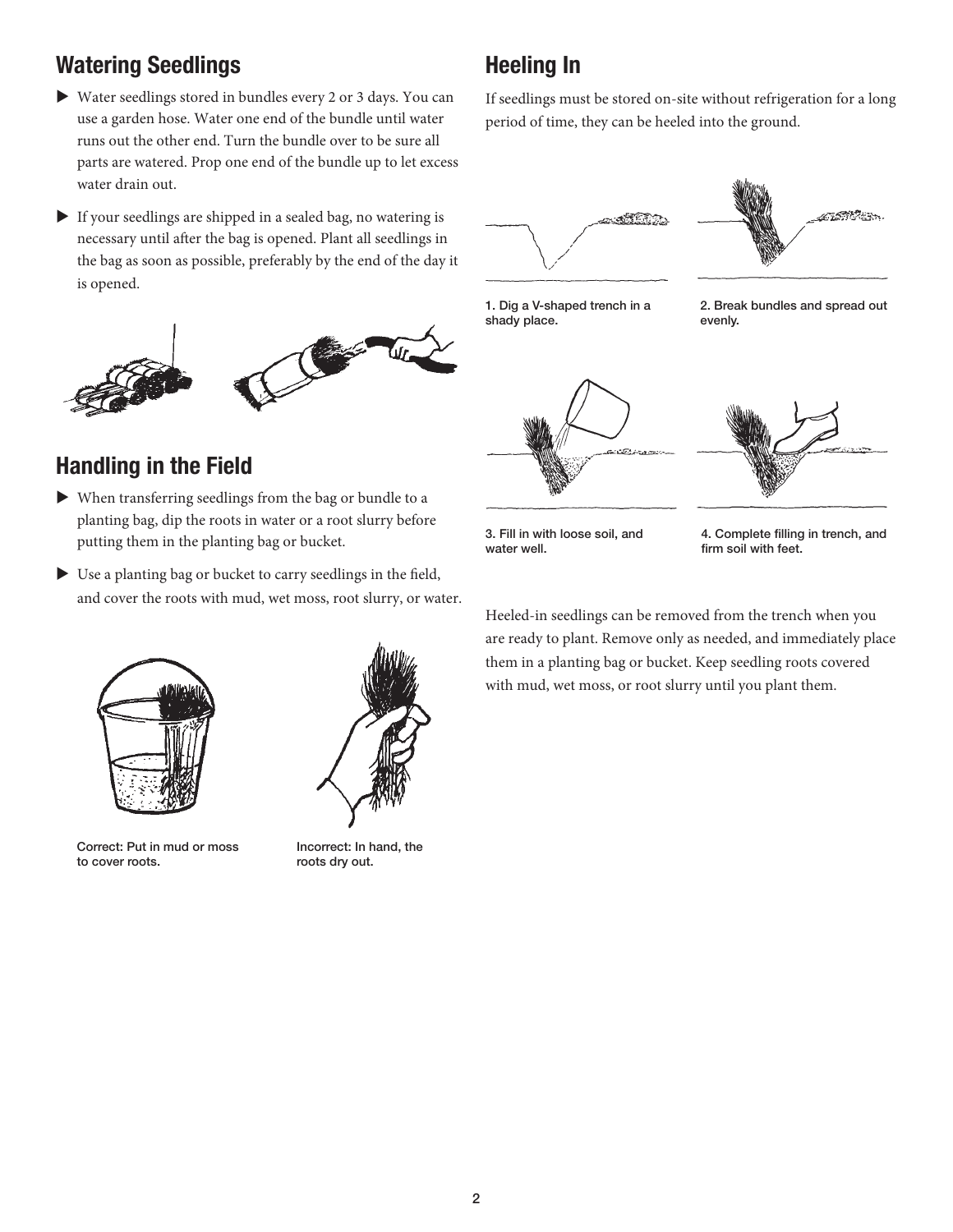# Planting Seedlings by Hand

Planting by hand can be performed on any site.

#### *With Dibble or Planting Bar*



- 1. Insert dibble at angle shown, and push straight up.
- 2. Remove dibble, and place seedling at correct depth.



4. Pull handle toward planter, firming soil at bottom of roots.

3. Insert dibble 2 inches toward planter from seedling.



5. Push handle forward from planter, firming soil at top of roots.



7. Push forward, then pull backward to fill hole.



6. Insert dibble 2 inches from last hole.



8. Fill in last hole by stamping with heel.

## *Other Tree-Planting Tools*

- $\blacktriangleright$  Post-hole digger
- $\blacktriangleright$  Shovel
- Iron bar
- $\blacktriangleright$  Spade

# Machine Planting

#### *With Mechanical Tree Planter*

Mechanical tree planters are pulled by tractor. This process is often called machine planting. Machine planting is best suited to retired farm land or mechanically prepared planting sites.

While planting quality may not be greater with machine planting, a mechanical planter can plant more seedlings than an individual with hand planting tools.